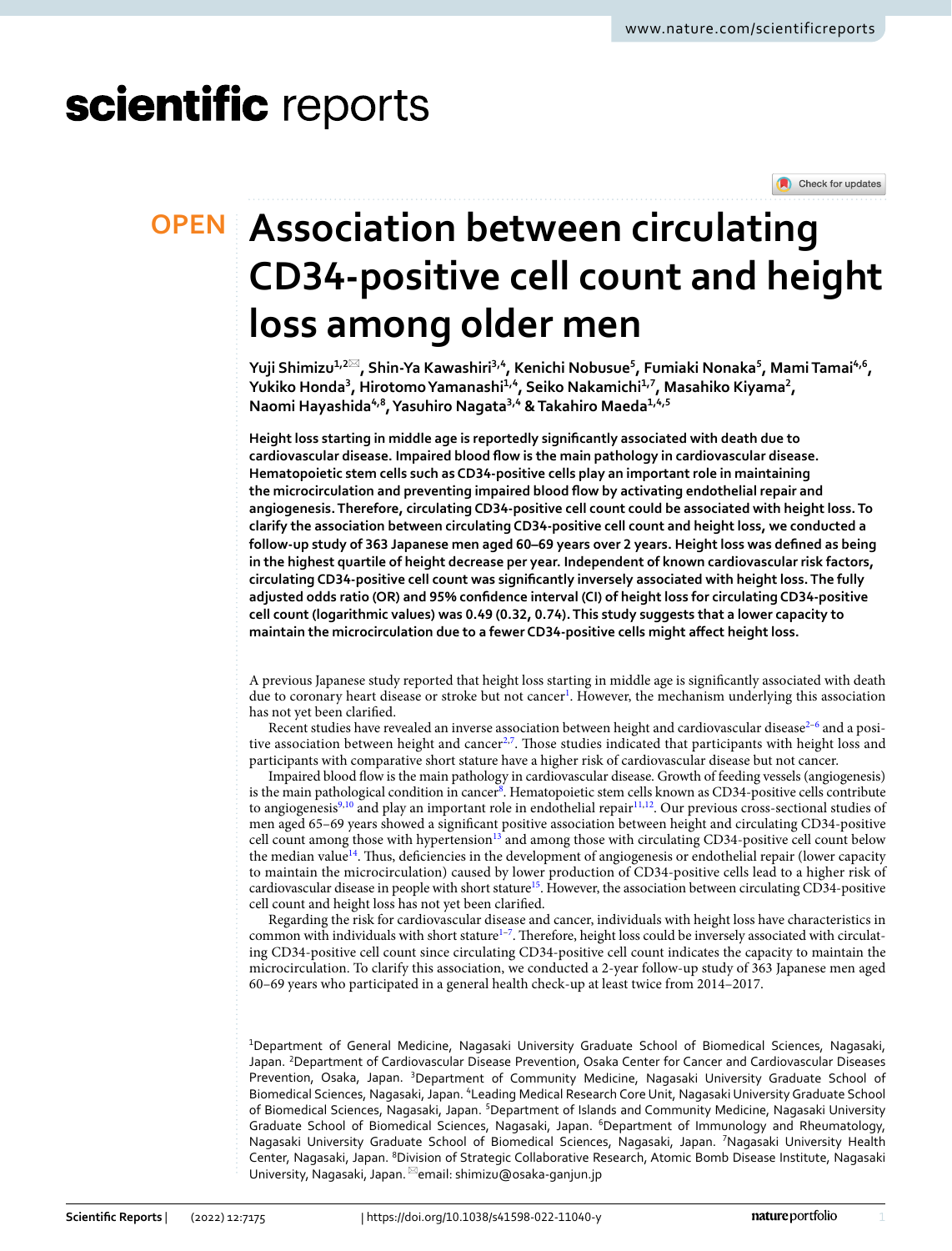# **Materials and methods**

**Study population.** The present study was performed in two locations in Nagasaki prefecture, the city of Goto and the town of Saza. Detailed descriptions were provided elsewhere<sup>[15](#page-5-3)</sup>. The methods related to the present risk survey, including circulating CD34-positive cell measurement, also have been described elsewhere<sup>16–18</sup>.

Written consent forms were made available to ensure that the participants understood the objective of the study. Informed consent was obtained from all participants. All procedures performed in this study were in accordance with the ethical standards of the institutional research committee and the 1964 Declaration of Helsinki and its later amendments. Ethical approval was obtained from the Ethics Committee for Human Use of Nagasaki University. The study was approved by the Ethics Committee of Nagasaki University Graduate School of Biomedical Sciences (Project Registration Number: 14051404-13).

The study population comprised 498 male residents of Goto city and Saza town, rural communities in western Japan, aged 60–69 years who underwent an annual medical check-up from 2014–2015, which was considered the baseline evaluation. Individuals with no data on CD34-positive cells ( $n=2$ ) or serum test results ( $n=2$ ) were excluded. In order to avoid the infuence of chronic infammatory disease, subjects with a high white blood cell count (WBC count  $\geq 10,000$  cells/ $\mu$ L) (n = 5) were excluded. We also excluded 126 subjects who did not undergo an annual health check-up during the follow-up period (2016 to 2017). The remaining participants, 363 men aged 65.4 years ± 2.6 years (range, 60–69 years) were enrolled in the study. The mean follow-up period was  $2.20 \pm 0.53$  years.

**Data collection and laboratory measurements.** Medical history was ascertained by specially trained interviewers. An automatic body composition analyzer (BF-220; Tanita, Tokyo, Japan) calculated body mass index (BMI, kg/m<sup>2</sup>) after measuring height and weight. A current drinker was defined as an individual with ethanol intake≥23 g/week. Afer at least 5 min of rest, blood pressure (systolic and diastolic) was measured in the sitting position using a blood pressure measuring device (HEM-907; Omron, Kyoto, Japan). A heparin sodium tube, an EDTA-2 K tube, a siliconized tube, and a sodium fuoride tube were used to collect fasting blood samples for laboratory measurements. The heparin sodium tube was used to measure CD34-positive cell count. The EDTA-2 K tube was used to measure WBC count, hemoglobin (Hb), and platelet count. The siliconized tube was used to measure high-density lipoprotein cholesterol (HDLc), triglyceride, and serum creatinine levels. The sodium fuoride tube was used to measure hemoglobin A1c (HbA1c). To measure circulating CD34-positive cell count, an automated sofware program on the BD FACSCanto™ II system (BD Biosciences) was used in accordance with International Society of Hematotherapy and Graft Engineering guidelines<sup>19</sup>.

Using standard laboratory procedures, WBC count, platelet count, and levels of Hb, HDLc, triglycerides, serum creatinine, and HbA1c were measured at SRL, Inc. (Tokyo, Japan).

Using the method proposed by a working group of the Japanese Chronic Kidney Disease Initiative<sup>20</sup>, the estimated glomerular filtration rate (eGFR) was calculated: eGFR (mL/min/1.73 m<sup>2</sup>) =  $194 \times$  (serum creatinine (enzyme method)) $^{-1.094}$   $\times$  (age) $^{-0.287}$ .

**Statistical analysis.** To clarify the infuence of age on circulating CD34-positive cell count and height loss, simple correlation analysis was performed.

Clinical characteristics of the study participants were compared by circulating CD34-positive cell count tertile: T1 (Low), < 0.78 cells/μL; T2, 0.78–1.31 cells/μL, and T3 (High), ≥1.32 cells/μL. Data are presented as means±standard deviation (SD) or n (%), except for triglycerides. Since triglyceride values had a skewed distribution, they were expressed based on the median (interquartile range). Trend tests were also performed.

Height loss was defned as being in the highest quartile of height decrease per year. Logistic regression models were used to calculate odds ratios (ORs) and 95% confdence intervals (95% CIs) to determine the association between circulating CD34-positive cell count and height loss.

Adjustment for confounding factors was made in three ways. In Model 1, we adjusted only for age. In Model 2, we adjusted for age plus known cardiovascular risk factors, namely: BMI, systolic blood pressure (SBP), alcohol consumption status [never, former, or current [weekly alcohol consumption (23–45 g/week, 46–68 g/week,>68 g/ week)], smoking status (never, former, current), HDLc, triglycerides, HbA1c, and eGFR. Model 3 adjusted only for age, WBC count, Hb, platelet count, and height at baseline because they could act as confounding factors in the present study. CD34-positive cells are immature hematological precursors. WBC count could be associated with bone density  $loss^{21}$  $loss^{21}$  $loss^{21}$  while Hb could prevent height  $loss^{22}$  $loss^{22}$  $loss^{22}$ . In conjunction with circulating CD34-positive cells, platelets contribute to endothelial repair<sup>12</sup> and high platelet count is associated with low bone density<sup>[23](#page-5-10)</sup>. In addi-tion, height at baseline could influence the production of WBCs<sup>24</sup>, Hb<sup>25,[26](#page-5-13)</sup>, platelets<sup>27</sup>, and CD34-positive cells<sup>[13](#page-5-1),[14](#page-5-2)</sup>.

For sensitivity analysis, we re-ran analyses of the association between circulating CD34-positive cell count and height loss when height loss was defned as being in the highest quintile of height decrease per year.

We also performed simple correlation analysis and multiple linear regression analysis to clarify the correlation between circulating CD34-positive cell count and height loss as a continuous variable (mm/year). In multiple linear regression analysis, two models were constructed. The first model (Multivariable model 1) adjusted for age, BMI, SBP, current drinker status, current smoker status, HDLc, triglycerides, HbA1c, and eGFR. Multivariable model 2 adjusted for age, hematological parameters, and height at baseline. Logarithmic transformation was performed because circulating CD34-positive cell count and triglycerides had skewed distributions.

All statistical analyses were performed with SAS for Windows (version 9.4; SAS Inc., Cary, NC). Values of p<0.05 were regarded as statistically signifcant.

2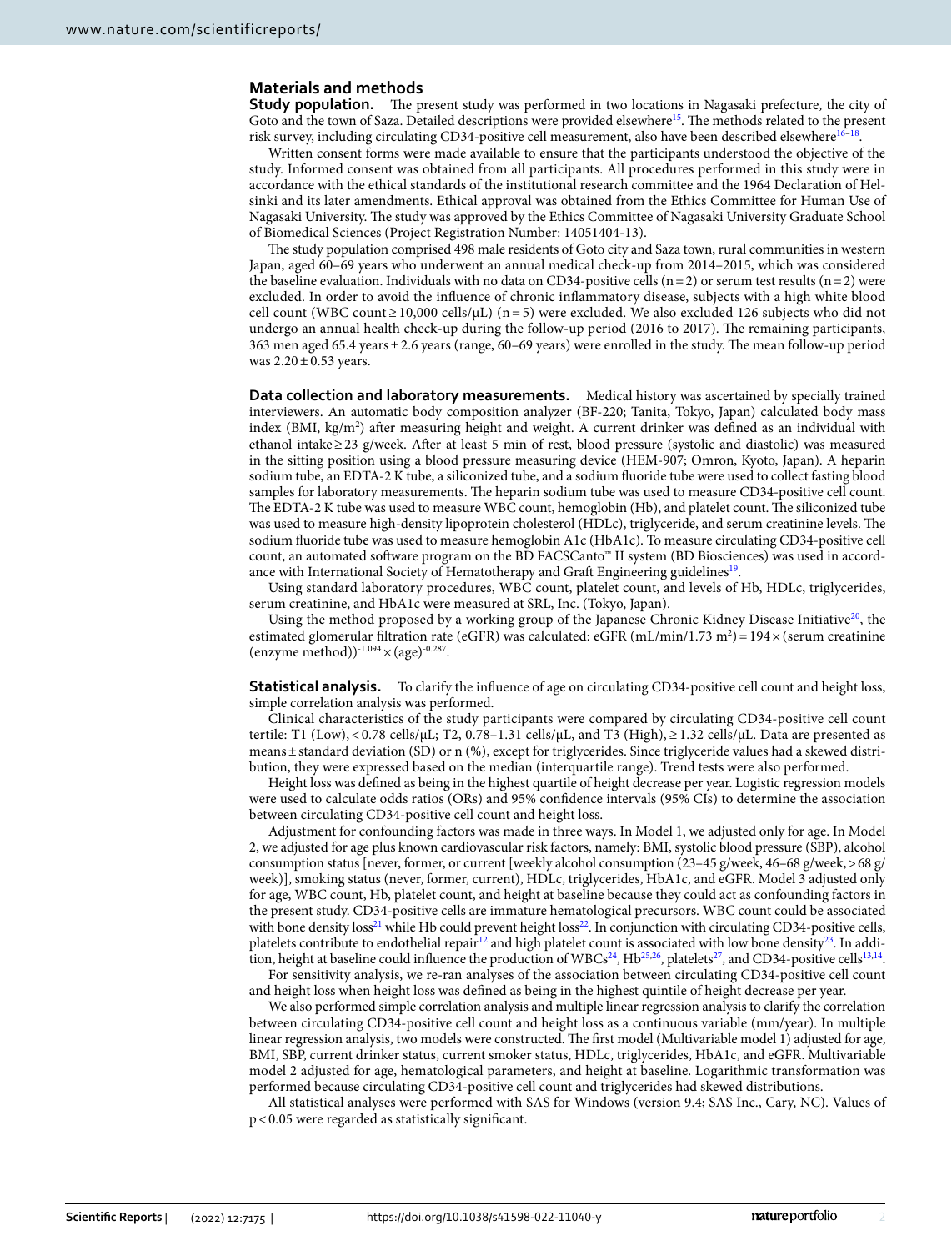|                                        | CD34-positive cell levels (tertiles) |                 |                 |                  |
|----------------------------------------|--------------------------------------|-----------------|-----------------|------------------|
|                                        | $T1$ (Low)                           | T <sub>2</sub>  | T3 (High)       | $\boldsymbol{p}$ |
| No. of participants                    | 121                                  | 122             | 120             |                  |
| Age                                    | $65.2 + 2.5$                         | $65.6 + 2.7$    | $65.4 + 2.8$    | 0.477            |
| Platelets, $\times 10^4/\mu L$         | $20.6 \pm 5.3$                       | $22.1 + 4.5$    | $23.5 \pm 5.0$  | < 0.001          |
| Hemoglobin, g/dL                       | $14.3 \pm 1.3$                       | $14.4 + 1.0$    | $14.9 + 1.1$    | < 0.001          |
| White blood cell, cells/µL             | $4718 \pm 1121$                      | $5472 \pm 1234$ | $6309 \pm 1272$ | < 0.001          |
| Height at baseline, cm                 | $165.2 \pm 5.7$                      | $164.4 + 5.3$   | $164.9 \pm 5.3$ | 0.532            |
| Body mass index (BMI), $\text{kg/m}^2$ | $22.8 + 3.1$                         | $23.0 + 3.0$    | $24.0 + 2.5$    | 0.002            |
| SBP, mmHg                              | $130 \pm 18$                         | $131 \pm 18$    | $134 \pm 18$    | 0.267            |
| DBP, mmHg                              | $77 \pm 13$                          | $77 + 12$       | $79 + 10$       | 0.144            |
| Current drinker, %                     | 65.3                                 | 70.0            | 70.0            | 0.681            |
| Current smoker, %                      | 20.7                                 | 23.0            | 25.8            | 0.637            |
| HDL-cholesterol (HDLc), mg/dL          | $59 \pm 13$                          | $56 \pm 16$     | $53 \pm 12$     | 0.004            |
| Triglycerides, mg/dL                   | 87 [63, 125]*a                       | 101 [70, 130]*a | 111 [83, 136]*a | $0.003*^{b}$     |
| Glycated hemoglobin (HbA1c), %         | $5.6 \pm 0.5$                        | $5.7 \pm 0.6$   | $5.8 \pm 0.7$   | 0.092            |
| eGFR, $mL/min/1.73m2$                  | $71.3 \pm 15.3$                      | $72.5 \pm 15.6$ | $73.5 \pm 12.9$ | 0.501            |

<span id="page-2-0"></span>**Table 1.** Characteristics of study population by circulating CD34-positive cell levels. Values were mean  $\pm$  standard deviation or n(%). \*a: Values were median [first quartile, third quartile]. \*b: Logarithmic transformation were performed to evaluate *p*. SBP: systolic blood pressure. DBP: diastolic blood pressure. eGFR: estimated glomerular fltration rate. CD34-positive cell count tertiles were T1 (Low),<0.78 cells/μL; T2, 0.78–1.31 cells/μL, and T3 (High), ≥ 1.32 cells/μL.

|                             | CD34-positive cell levels (tertiles) |                  |                  |               |                                         |
|-----------------------------|--------------------------------------|------------------|------------------|---------------|-----------------------------------------|
|                             | $T1$ (Low)                           | T2               | $T3$ (High)      |               | CD34-positive cell (Logarithmic values) |
| No. of participants         | 121                                  | 122              | 120              |               |                                         |
| No. of height loss case (%) | 40(33.1)                             | 36(29.5)         | 14(11.7)         |               |                                         |
| Model 1                     | Ref                                  | 0.85(0.49, 1.46) | 0.27(0.14, 0.53) | ${}_{<0.001}$ | 0.48(0.32, 0.71)                        |
| Model 2                     | Ref                                  | 0.89(0.51, 1.54) | 0.28(0.14, 0.55) | ${}_{<0.001}$ | 0.49(0.32, 0.74)                        |
| Model 3                     | Ref                                  | 0.82(0.46, 1.45) | 0.24(0.11, 0.52) | ${}_{<0.001}$ | 0.45(0.28, 0.72)                        |

<span id="page-2-1"></span>**Table 2.** Association between height loss and circulating CD34-positive cell. Ref: reference. Model 1, adjusted only for age. Model 2, adjusted further for age plus body mass index (BMI), systolic blood pressure (SBP), alcohol consumption (never-, former-, current- [23–45 g/week, 46–68 g/week, 68 g/week<], smoking status (never-, former-, current), HDL-cholesterol (HDLc), triglycerides, glycated hemoglobin (HbA1c), and estimate glomerular fltration rate (eGFR). Model 3, adjusted only for age, hematological parameters (white blood cell count, platelet count, and hemoglobin), and height at baseline. CD34-positive cell count tertiles were T1 (Low), < 0.78 cells/ $\mu$ L; T2, 0.78–1.31 cells/ $\mu$ L, and T3 (High), ≥ 1.32 cells/ $\mu$ L.

**Results**

**Characteristics of the study population.** Among the study population, age was not signifcantly correlated with circulating CD34-positive cell count or height loss. The simple correlation coefficient for age and the logarithmic value of circulating CD34-positive cell count was  $0.003$  (p=0.951). The correlation coefficient for age and height loss as a continuous variable was  $0.02$  ( $p = 0.656$ ).

The characteristics of the study population by circulating CD34-positive cell count are shown in Table [1.](#page-2-0) Circulating CD34-positive cell count was signifcantly positively associated with known hematological parameters such as platelet count, Hb, and WBC count. Circulating CD34-positive cell count was also signifcantly positively associated with BMI and triglycerides and inversely associated with HDLc.

**Association between height loss and circulating CD34‑positive cell count.** Table [2](#page-2-1) shows ORs and 95% CIs for the association between height loss and circulating CD34-positive cell count. Circulating CD34 positive cell count was signifcantly inversely associated with height loss; the age-adjusted OR and 95% CI of height loss for circulating CD34-positive cell count (logarithmic values) was 0.48 (0.32, 0.71). This association remained even afer further adjustment for known cardiovascular risk factors (0.49, (0.32, 0.74)). In addition, hematological parameters were signifcantly positively associated with circulating CD34-positive cell count. The association remained significant in Model 3 that adjusted for known hematological parameters (0.45 (0.28, 0.72)).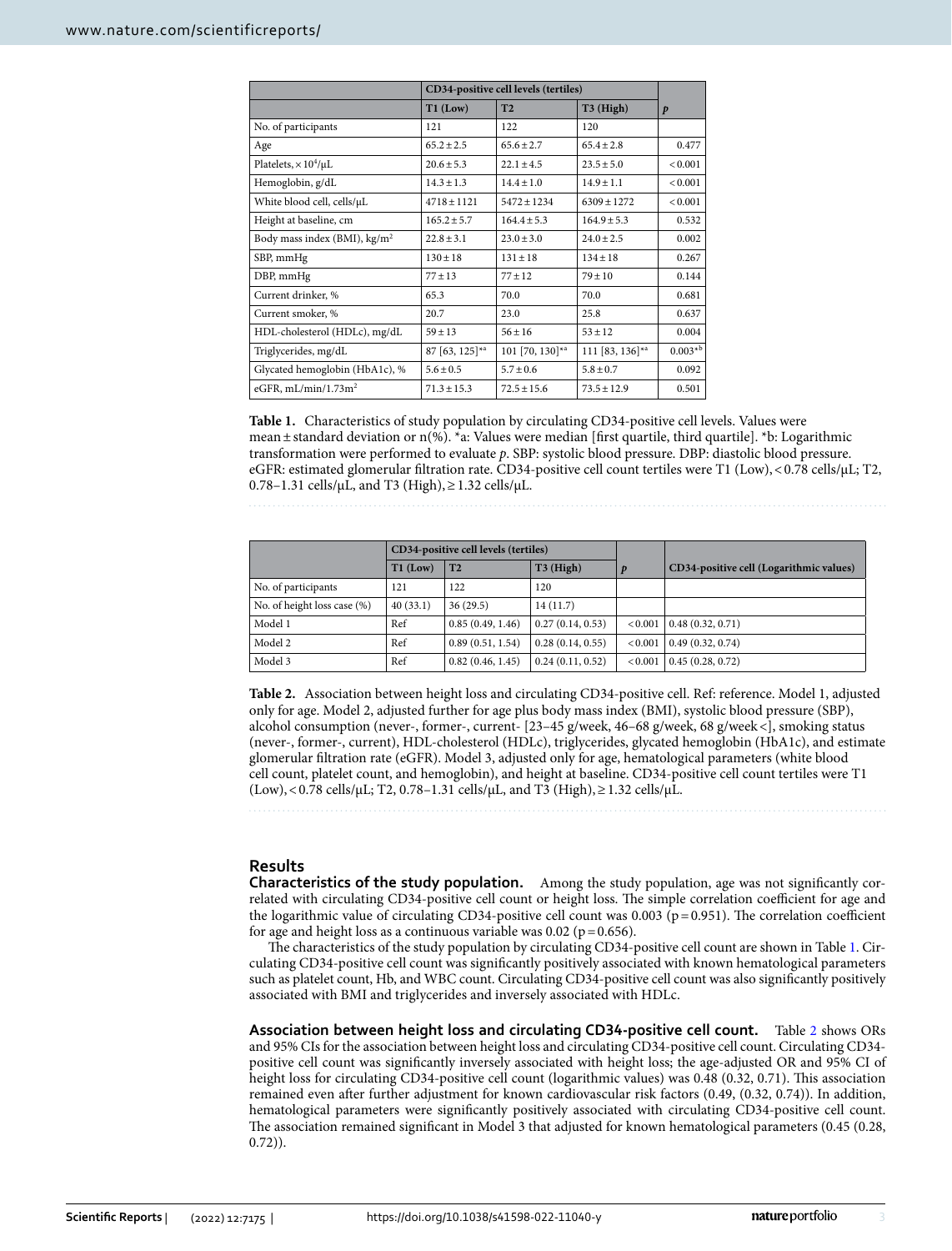|                                             | Height loss (mm/year) |                 |         |                  |  |
|---------------------------------------------|-----------------------|-----------------|---------|------------------|--|
|                                             | Simple                | Multivariable 1 |         |                  |  |
|                                             | r(p)                  | B               | ß       | $\boldsymbol{p}$ |  |
| Age                                         | 0.02(0.656)           | 0.001           | 0.01    | 0.860            |  |
| Body mass index (BMI)                       | $-0.04(0.399)$        | $-0.002$        | $-0.02$ | 0.695            |  |
| Systolic blood pressure (SBP)               | $-0.03(0.590)$        | $-0.0001$       | $-0.01$ | 0.918            |  |
| Current drinker                             | $-0.03(0.554)$        | $-0.01$         | $-0.01$ | 0.831            |  |
| Current smoker                              | $-0.03(0.543)$        | $-0.02$         | $-0.03$ | 0.624            |  |
| HDL-cholesterol                             | $-0.04(0.486)$        | $-0.001$        | $-0.06$ | 0.332            |  |
| Triglycerides <sup>*a</sup>                 | 0.01(0.864)           | 0.02            | 0.04    | 0.544            |  |
| Glycated hemoglobin (HbA1c)                 | $-0.002(0.964)$       | 0.005           | 0.01    | 0.844            |  |
| estimated glomerular filtration rate (eGFR) | $-0.06(0.225)$        | $-0.001$        | $-0.04$ | 0.440            |  |
| CD34-positive cell*a                        | $-0.20$ (< 0.001)     | $-0.09$         | $-0.22$ | < .0001          |  |

<span id="page-3-0"></span>**Table 3.** Correlation between height loss as a continuous variable and circulating CD34-positive cell count adjusted for cardiovascular risk factors. r: simple correlation coefcient. Β: parameter estimate. β: standardized parameter estimate. Multivariable 1, adjusted further for age plus body mass index (BMI), systolic blood pressure (SBP), current-drinker, current-smoker, HDL-cholesterol, triglycerides, glycated hemoglobin (HbA1c), and estimated glomerular fltration rate (eGFR). \*a: Logarithmic transformation were performed.

|                      | Height loss (mm/year)    |                 |          |       |  |
|----------------------|--------------------------|-----------------|----------|-------|--|
|                      | Simple                   | Multivariable 2 |          |       |  |
|                      | $\mathbf{r}(\mathbf{p})$ | B               |          |       |  |
| Age                  | 0.02(0.656)              | 0.001           | 0.01     | 0.814 |  |
| Platelets            | $-0.09(0.084)$           | $-0.003$        | $-0.06$  | 0.260 |  |
| Hemoglobin           | $-0.11(0.045)$           | $-0.02$         | $-0.07$  | 0.168 |  |
| White blood cell     | $-0.08(0.151)$           | 0.00001         | 0.06     | 0.373 |  |
| Height at baseline   | 0.004(0.943)             | $-0.0002$       | $-0.004$ | 0.940 |  |
| CD34-positive cell*a | $-0.20$ (< 0.001)        | $-0.08$         | $-0.20$  | 0.001 |  |

<span id="page-3-1"></span>**Table 4.** Correlation between height loss as a continuous variable and circulating CD34-positive cell count adjusted for hematological parameters and height at baseline. r: simple correlation coefcient. Β: parameter estimate. β: standardized parameter estimate. Multivariable 2, adjusted only for age, hematological parameters (white blood cell, platelets, hemoglobin), and height at baseline. \*a: Logarithmic transformation were performed.

**Correlation between height loss as a continuous variable and circulating CD34‑positive cell count adjusted for cardiovascular risk factors.** Table [3](#page-3-0) shows the correlation between height loss as a continuous variable and known cardiovascular risk factors associated with circulating CD34-positive cells. Independent of known confounding variables, circulating CD34-positive count was signifcantly inversely associated with height loss as a continuous variable. No signifcant correlations between height loss and other variables were found.

Table [4](#page-3-1) shows the correlation between height loss as a continuous variable and hematological parameters including circulating CD34-positive cell count. Simple correlation analysis showed that Hb and circulating CD34 positive cell count were signifcantly inversely associated with height loss. Afer adjusted for those variables and height at baseline, Hb was no longer signifcant but circulating CD34-positive cell count remained signifcant.

**Sensitivity analysis.** To assess sensitivity, we performed the main analyses with height loss defined as being in the highest quintile of height decrease per year, as in our previous study<sup>22</sup>. We obtained essentially the same results. The ORs and 95% CIs for height loss with circulating CD34-positive cell count (logarithmic values) were 0.52 (0.34, 0.79) for Model 1, 0.51 (0.32, 0.79) for Model 2, and 0.54 (0.32, 0.89) for Model 3.

# **Discussion**

The major finding of this study with elderly men is that circulating CD34-positive cell count is inversely associated with height loss. A previous study with Japanese workers aged 40–74 years revealed a signifcant inverse association between Hb and height loss defned as either being in the highest quartile or quintile of height decrease per year among men with BMI < 25 kg/m<sup>2</sup> but not among men with BMI ≥ 25 kg/m<sup>[22](#page-5-9)2</sup>. In the present study, simple correlation analysis showed that Hb is slightly but signifcantly inversely correlated with height

4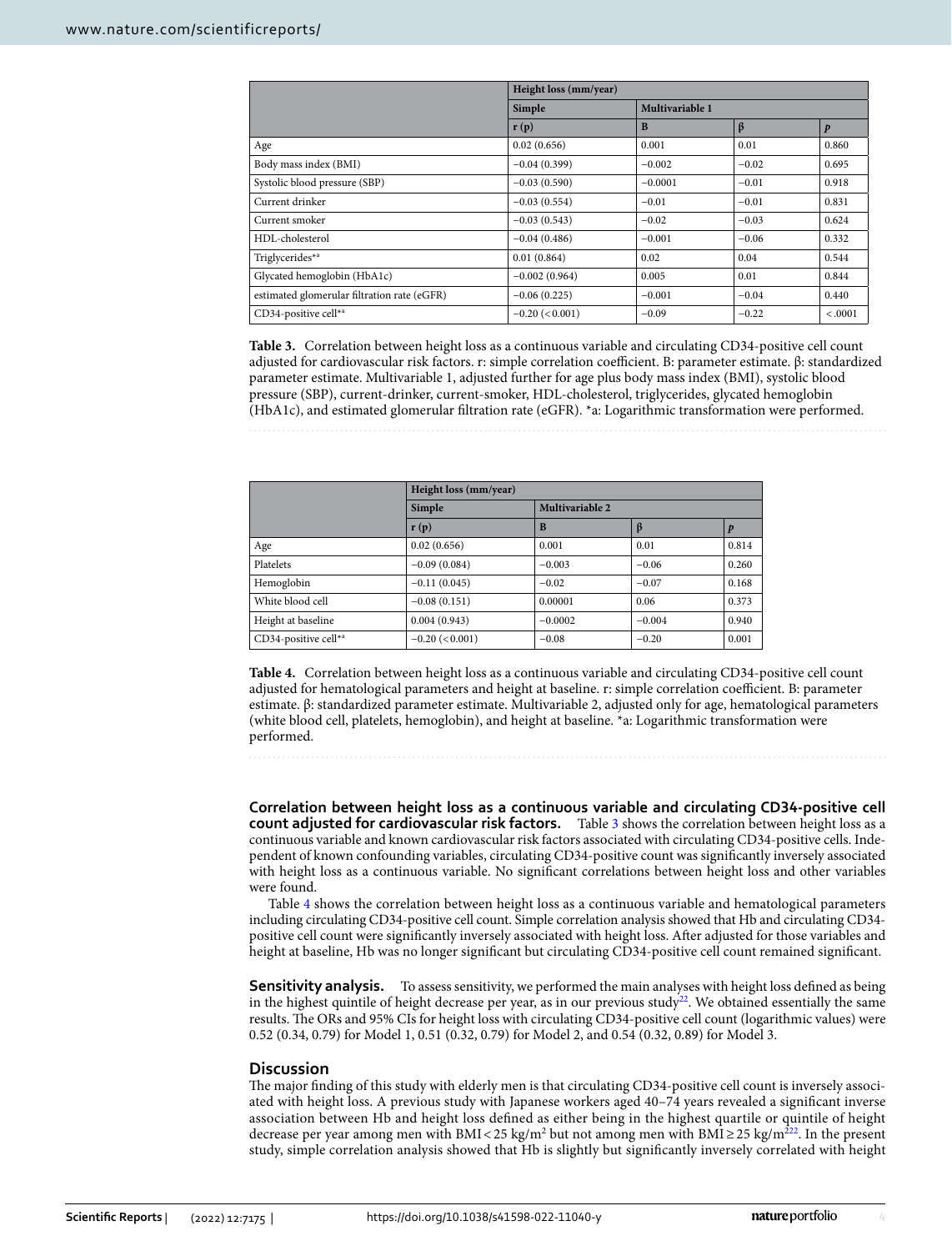loss. However, the correlation was not signifcant afer adjusting for age, other known hematological parameters, and height at baseline.

In the present study, we found further evidence that, independent of BMI and Hb, circulating CD34-positive cell count is inversely associated with height loss. However, the mechanisms explaining this association have not yet been clarifed.

The major causes of height loss in elderly men are intervertebral disc degeneration and vertebral fractures associated with osteoporosis. Although the development of angiogenesis has been observed in degenerative intervertebral disc lesions<sup>28</sup>, angiogenesis is not a major course of intervertebral disc degeneration.

The regulation of angiogenesis by hypoxia is an important component of homeostatic mechanisms that link vascular oxygen supply to oxygen demands<sup>[29](#page-5-16)</sup>. Since hypoxia accelerates intervertebral disc degeneration<sup>30[,31](#page-5-18)</sup>, inadequate angiogenesis related to lower adaptability to hypoxia might play an important role in the development of intervertebral disc degeneration. In addition, bone is a highly vascularized tissue, and dysregulation of the microcirculation is associated with many bone diseases, including osteoporosis<sup>[32](#page-5-19)</sup>. Therefore, less angiogenesis related to low levels of circulating CD34-positive cells could be associated with height loss due to a higher risk of intervertebral disc degeneration and osteoporosis.

In older men, height loss is independently associated with an increased risk of all-cause mortality and coronary heart disease<sup>33</sup> while a higher number of circulating CD34-positive cells is inversely associated with all-cause and cardiovascular mortality<sup>34,35</sup>. Therefore, the present results showing a significant inverse association between circulating CD34-positive cell count and height loss can help clarify the potential mechanism for the association between height loss and cardiovascular disease.

Measurement of CD34-positive cells requires fresh samples, analyzed within 24 h afer blood collection. Approximately 30 min are required to process one sample. Since a maximum of 20 samples could be processed for CD34-positive cell measurement each day, measuring CD34-positive cell count is hard to realize in a general population study. Therefore, we limited the measurement of CD34-positive cell count to men aged 60–69 years who participated in a general health check-up in the city of Goto and the town of Saza. Detailed descriptions have been described elsewhere<sup>[15](#page-5-3)</sup>.

The potential limitations of this study warrant consideration. Intervertebral disc degeneration and vertebral fractures associated with osteoporosis might play an important role in height loss among adults, but those data were not available to us, as in our previous study<sup>[22](#page-5-9)</sup>. Many intervertebral disc degeneration cases are pain free<sup>36</sup>. Most of the vertebral fracture cases are asymptomatic and diagnosed incidentally $37$ . To identify those diseases among general population, plain radiographs, computed tomography (CT), or magnetic resonance imaging (MRI) are necessary. An efficient cutoff point to define height loss has not been established. In the present study, we defned height loss as being in the highest quartile of height decrease per year. However, our sensitivity analysis based on quintile of height decrease per year showed essentially the same associations. Furthermore, a signifcant inverse correlation was also observed between height loss as a continuous variable and circulating CD34-positive cell count. Oxidative stress and hypoxia might play an important role in the present associations. However, we had no data to evaluate oxidative stress and hypoxia. Further epidemiological investigations with data on hypoxia inducing factor, superoxide dismutase, and 8-hydroxydeoxyguanosine are required. Due to fnancial and technical reasons, we limited the measurement of CD34-positive cell count to men aged 60–69 years. Further investigation with larger sample could be informative. Sex steroid hormone could infuence on survival of CD34-positive cell<sup>38</sup> and bone size<sup>[39](#page-5-26)</sup>. However, as like previous studies that reported the association between height loss and cardiovascular disease<sup>[1](#page-4-0),[33](#page-5-20)</sup>, we have no data of sex steroid hormone. Furter investigation with data of sex steroid hormone is necessary.

In conclusion, circulating CD34-positive cell count is inversely associated with height loss among elderly men. This study indicates that a lower capacity to maintain the microcirculation due to a fewer of CD34-positive cells might afect height loss.

Received: 28 October 2021; Accepted: 18 April 2022 Published online: 03 May 2022

### **References**

- <span id="page-4-0"></span>1. Masunari, N. *et al.* Height loss starting in middle age predicts increased mortality in the elderly. *J. Bone. Miner. Res* **27**(1), 138–145  $(2012)$
- <span id="page-4-1"></span>2. Sawada, N. et al. The association between adult attained height and sitting height with mortality in the European Prospective Investigation into Cancer and Nutrition (EPIC). *PLoS ONE* **12**(3), e0173117 (2017).
- 3. Hozawa, A. *et al:* NIPPON DATA80 Research Group. Relation of adult height with stroke mortality in Japan: NIPPON DATA80. *Stroke* **38**(1), 22–26 (2007).
- 4. Honjo, K. *et al.* Adult height and the risk of cardiovascular disease among middle aged men and women in Japan. *Eur. J. Epidemiol* **26**(1), 13–21 (2011).
- 5. Park, C. S. *et al.* Association between adult height, myocardial infarction, heart failure, stroke and death: a Korean nationwide population-based study. *Int. J. Epidemiol* **47**(1), 289–298 (2018).
- <span id="page-4-2"></span>6. Shimizu, Y. *et al:* CIRCS Investigators. Adult height and body mass index in relation to risk of total stroke and its subtypes: the Circulatory Risk in Communities Study. *J. Stroke. Cerebrovasc. Dis* **23**(4), 667–674 (2014).
- <span id="page-4-3"></span>7. Ong, J. S. *et al.* Height and overall cancer risk and mortality: evidence from a Mendelian randomisation study on 310,000 UK Biobank participants. *Br. J. Cancer* **118**(9), 1262–1267 (2018).
- <span id="page-4-4"></span>8. Viallard, C. *et al.* Tumor angiogenesis and vascular normalization: alternative therapeutic targets. *Angiogenesis* **20**(4), 409–426 (2017).
- <span id="page-4-5"></span>9. Siemerink, M. J. *et al.* CD34 marks angiogenic tip cells in human vascular endothelial cell cultures. *Angiogenesis* **15**(1), 151–163 (2012).
- <span id="page-4-6"></span>10. Takakura, N. *et al.* A role for hematopoietic stem cells in promoting angiogenesis. *Cell* **102**(2), 199–209 (2000).
- <span id="page-4-7"></span>11. Shi, Q. *et al.* Evidence for circulating bone marrow-derived endothelial cells. *Blood* **92**(2), 362–367 (1998).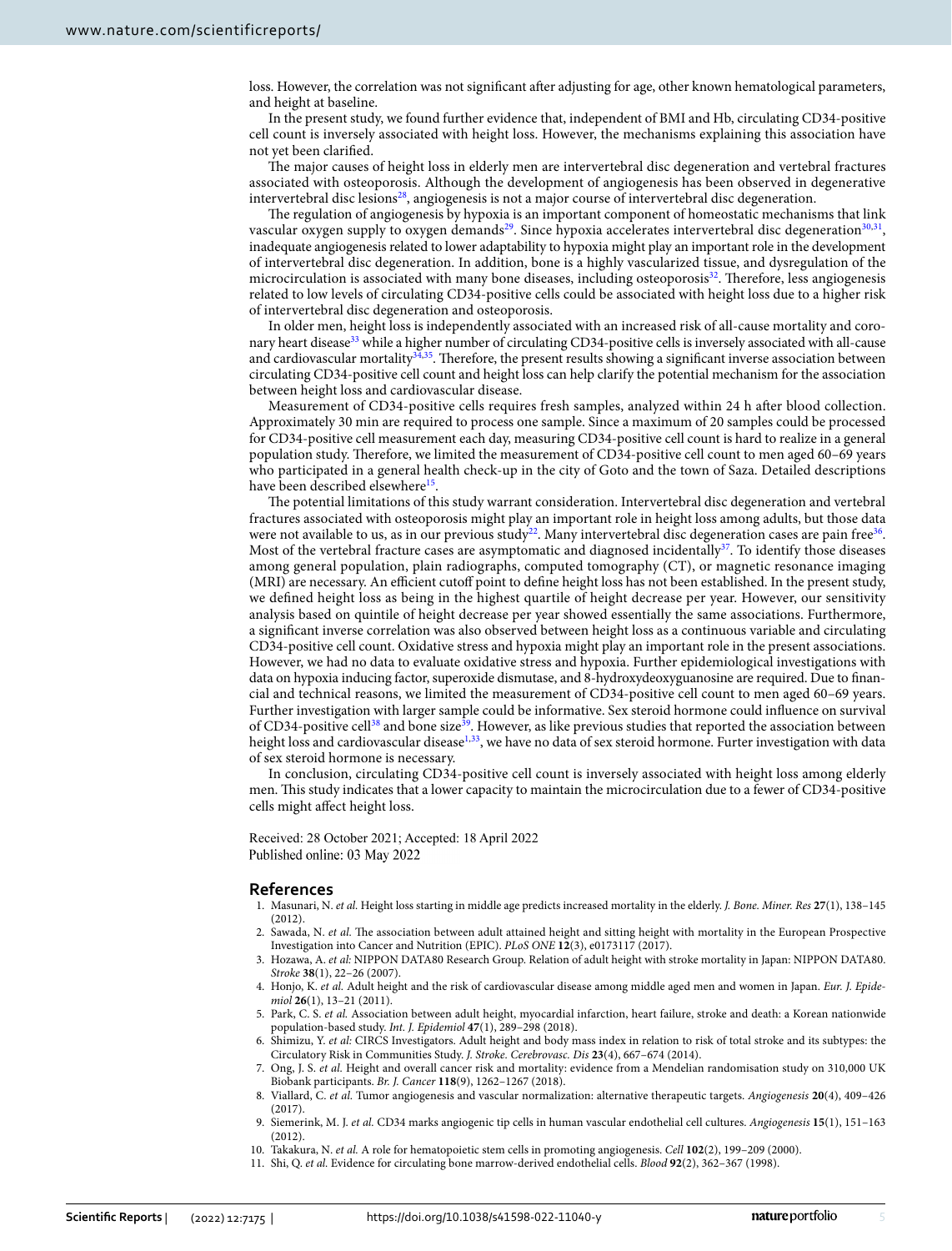- <span id="page-5-0"></span>12. Daub, K. *et al.* Platelets induce diferentiation of human CD34+ progenitor cells into foam cells and endothelial cells. *FASEB. J* **20**(14), 2559–2561 (2006).
- <span id="page-5-1"></span>13. Shimizu, Y. *et al.* Height is an indicator of vascular maintenance capacity in older men. *Geriatr. Gerontol. Int* **17**(10), 1729–1736 (2017).
- <span id="page-5-2"></span>14. Shimizu, Y. *et al.* Association between height and circulating CD34-positive cells taken into account for the infuence of enhanced production among elderly Japanese men: a cross-sectional study. *Aging (Albany NY)* **11**(2), 663–672 (2019).
- <span id="page-5-3"></span>15. Shimizu, Y. *et al.* Infuence of height on endothelial maintenance activity: a narrative review. *Environ. Health. Prev. Med* **26**(1), 19  $(2021)$
- <span id="page-5-4"></span>16. Shimizu, Y. *et al.* Associations between handgrip strength and hypertension in relation to circulating CD34-positive cell levels among Japanese older men: a cross-sectional study. *Environ. Health Prev. Med* **26**(1), 62 (2021).
- 17. Shimizu, Y. *et al.* Circulating CD34+ cells and active arterial wall thickening among elderly men: A prospective study. *Sci. Rep* **10**(1), 4656 (2020).
- <span id="page-5-5"></span>18. Shimizu, Y. *et al.* Association between chronic kidney disease and carotid intima-media thickness in relation to circulating CD34 positive cell count among community-dwelling elderly Japanese men. *Atherosclerosis* **283**, 85–91 (2019).
- <span id="page-5-6"></span>19. Sutherland, D. R. *et al.* The ISHAGE guidelines for CD34+ cell determination by flow cytometry: International Society of Hematotherapy and Graft Engineering. *J. Hematother* **5**(3), 213-226 (1996).
- <span id="page-5-7"></span>20. Matsuo, S. *et al.* Revised equations for estimated GFR from serum creatinine in Japan. *Am. J. Kidney. Dis* **53**(6), 982–992 (2009).
- <span id="page-5-8"></span>21. Valderrábano, R. J. *et al:* Osteoporotic Fractures in Men (MrOS) Study Research Group. Bone density loss is associated with blood cell counts. *J. Bone. Miner. Res* **32**(2), 212–220 (2017).
- <span id="page-5-9"></span>22. Shimizu, Y. *et al.* Hemoglobin and adult height loss among Japanese workers: A retrospective study. *PLoS ONE* **16**(8), e0256281  $(2021)$
- <span id="page-5-10"></span>23. Kristjansdottir, H. L. *et al.* High platelet count is associated with low bone mineral density: The MrOS Sweden cohort. Osteoporos. *Int* **32**(5), 865–871 (2021).
- <span id="page-5-11"></span>24. Shimizu, Y. *et al.* Short stature is an infammatory disadvantage among middle-aged Japanese men. *Environ. Health. Prev. Med* **21**(5), 361–367 (2016).
- <span id="page-5-12"></span>25. Shimizu, Y. *et al.* Height indicates hematopoietic capacity in elderly Japanese men. *Aging (Albany NY)* **8**(10), 2407–2413 (2016).
- <span id="page-5-13"></span>26. Shimizu, Y. *et al.* Height and drinking status in relation to risk of anemia in rural adult healthy Japanese men: the Nagasaki Islands study. *Aging. Male* **18**(2), 100–105 (2015).
- <span id="page-5-14"></span>27. Shimizu, Y. *et al.* Possible mechanism underlying the association between height and vascular remodeling in elderly Japanese men. *Oncotarget* **9**(8), 7749–7757 (2017).
- <span id="page-5-15"></span>28. Koike, Y. *et al.* Angiogenesis and infammatory cell infltration in lumbar disc herniation. *Spine (Phila Pa 1976)* **28**(17), 1928–1933 (2003).
- <span id="page-5-16"></span>29. Pugh, C. W. *et al.* Regulation of angiogenesis by hypoxia: role of the HIF system. *Nat. Med* **9**(6), 677–684 (2003).
- <span id="page-5-17"></span>30. Huang, Y. *et al.* Elevated expression of hypoxia-inducible factor-2alpha regulated catabolic factors during intervertebral disc degeneration. *Life. Sci* **232**, 116565 (2019).
- <span id="page-5-18"></span>31. Meng, X. *et al.* Hypoxia-inducible factor (HIF)-1alpha knockout accelerates intervertebral disc degeneration in mice. *Int. J. Clin. Exp. Pathol* **11**(2), 548–557 (2018).
- <span id="page-5-19"></span>32. Tong, X. *et al.* Te efect of exercise on the prevention of osteoporosis and bone angiogenesis. *Biomed. Res. Int* **2019**, 8171897 (2019).
- <span id="page-5-20"></span>33. Wannamethee, S. G. *et al.* Height loss in older men: associations with total mortality and incidence of cardiovascular disease. *Arch. Intern. Med* **166**(22), 2546–2552 (2006).
- <span id="page-5-21"></span>34. Muggeridge, D. *et al.* CD34(+) progenitors are predictive of mortality and are associated with physical activity in cardiovascular disease patients. *Atherosclerosis* **333**, 108–115 (2021).
- <span id="page-5-22"></span>35. Mandrafno, G. *et al.* Circulating progenitor cells and the elderly: a seven-year observational study. *Exp. Gerontol* **47**(5), 394–400 (2012).
- <span id="page-5-23"></span>36. Peng, Y. *et al.* Symptomatic versus asymptomatic intervertebral disc degeneration: Is infammation the key?. *Crit. Rev. Eukaryot. Gene. Expr* **25**(1), 13–21 (2015).
- <span id="page-5-24"></span>37. McCarthy, J. *et al.* Diagnosis and management of vertebral compression fractures. *Am. Fam. Physician* **94**(1), 44–50 (2016).
- <span id="page-5-25"></span>38. Kim, S. W. *et al.* Direct and indirect efects of androgens on survival of hematopoietic progenitor cells in vitro. *J. Korean. Med. Sci* **20**(3), 409–416 (2005).
- <span id="page-5-26"></span>39. Banica, T., *et al.* Modest changes in sex hormones during early and middle adulthood afect bone mass and size in healthy men. A prospective cohort study. *J. Bone. Miner. Res* (2022). Online ahead of print.

### **Acknowledgements**

We are grateful to the staff of Goto City Hall and Saza city office for their outstanding support. This study was supported by Grants-in-Aid for Scientifc Research from Japan Society for the Promotion of Science (No.21H02575, No.22K06421).

# **Authors Contributions**

Y.S. designed the study, performed the statistical analyses, interpreted the data, and drafed and revised the manuscript. Y.S., S.Y.K., K.N., F.N., M.T., Y.H., H.Y., S.N., M.K., N.H., Y.N., and T.M. assisted with the study design, were involved in data collection, and checked the manuscript. M.K., H.Y., Y.N., and T.M. participated in the study concept and checked the manuscript. T.M. was the general coordinator and designed the study. All authors reviewed the manuscript.

# **Competing interests**

The authors declare no competing interests.

# **Additional information**

**Correspondence** and requests for materials should be addressed to Y.S.

**Reprints and permissions information** is available at [www.nature.com/reprints.](www.nature.com/reprints)

**Publisher's note** Springer Nature remains neutral with regard to jurisdictional claims in published maps and institutional afliations.